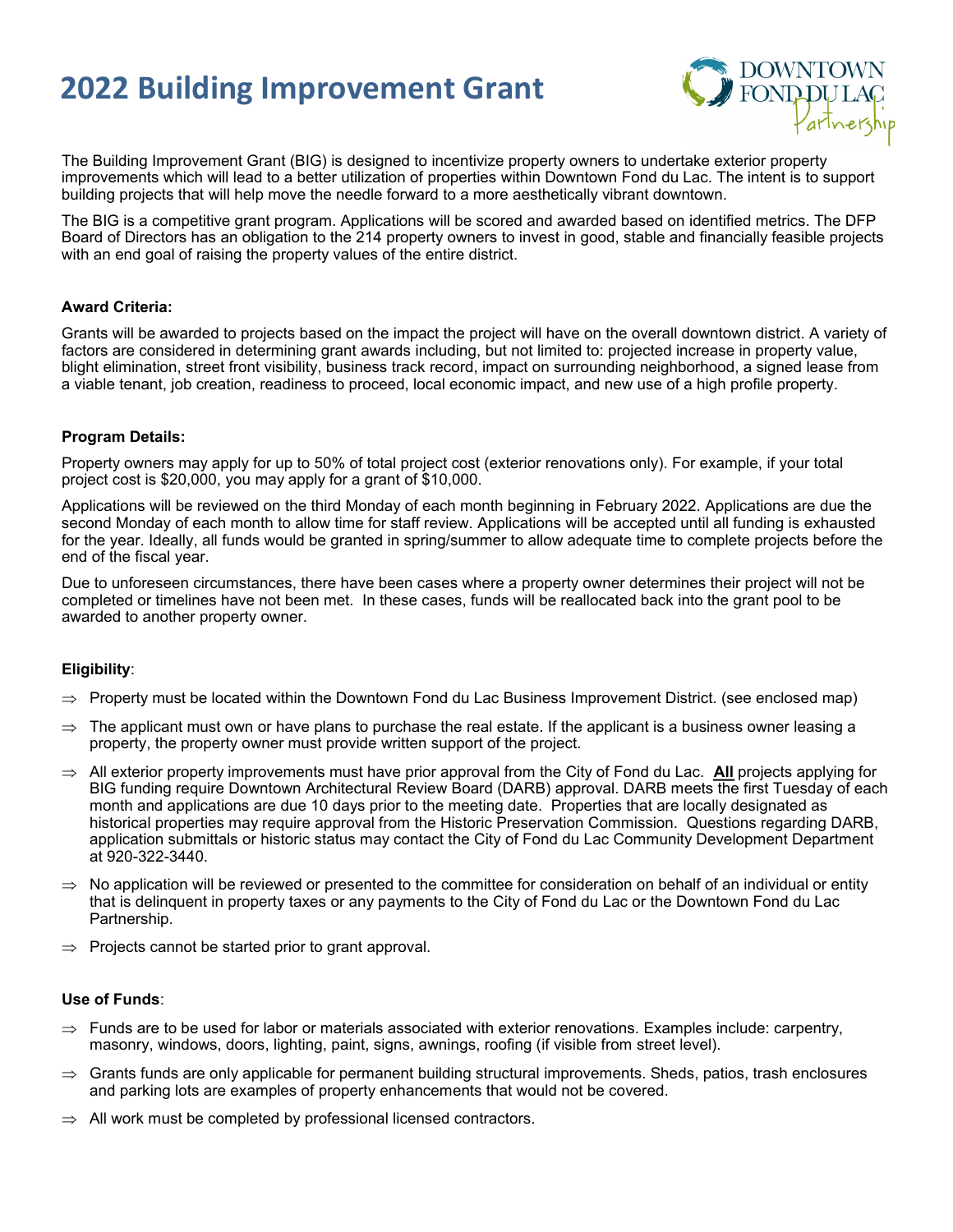# **2021 Building Improvement Grant**



#### **Matching Investment**:

- $\Rightarrow$  The property owner's matching investment must be equal to or greater than the amount being requested on the grant application.
- $\Rightarrow$  The matching investment may not include costs incurred prior to finalization of a signed grant contract.

#### **Project Start Up**:

Ideally, projects should completed within a six month window. However, project completion dates will be determined on a case-by-case basis on larger scale projects.

Any alterations or changes to the design approval by the Downtown Architectural Review Board may require resubmittal to DARB. Applicants should contact the City of Fond du Lac Community Development Department at 920-322 -3440 to determine the level of review required for any proposed changes. If design alterations or changes are made without prior notification and approval, a stop work order may be issued until the issue is resolved.

#### **Project Progress**:

Applicants may be required to provide periodic updates to DARB on their projects.

#### **Reimbursement Process:**

The grantee will be reimbursed for eligible pre-approved grant related expenses. Grant funds cannot be disbursed until all conditions have been met. These conditions include:

- $\Rightarrow$  All conditions of the grant contract have been fulfilled.
- $\Rightarrow$  The entire project has obtained the necessary permits from the City and all required inspections have been approved.
- $\Rightarrow$  The entire project complies with all conditions of approval by the Downtown Architectural Review Board. All contractors have been paid in full.
- $\Rightarrow$  Failure to comply with any of these conditions shall result in non-payment of grant funds to the applicant and project.

### **Contingency:**

All projects will be required to post a sign in a visible location stating "This project was funded in part by the Downtown Fond du Lac Partnership." Upon payment, the DFP will write a press release and submit a picture to local media. Project success stories must be available to the DFP to further promote the various grant programs.

#### **Approval Process:**

1. DFP Staff Review: Applications are reviewed by staff for completeness and accuracy. Applicants will be notified whether their application is complete or if additional information or corrections are necessary.

2. Grant Review Committee: The committee reviews applications on the third Monday of each month until funds are exhausted for the year. Applicants must be present at the meeting to answer questions. The Grant Review Committee is comprised of professionals in applicable fields including: economic development, real estate, finance, and property appraisals. Recommendations made by this committee serve as the basis for funding approvals.

3. DFP Board Approval: Upon recommendation by the Grant Review Committee, the DFP Board of Directors will review and approve each individual grant.

4. Notification: All applicants will be notified in writing of the DFP's decision. An agreement form must be signed and submitted to DFP staff before the start of the project.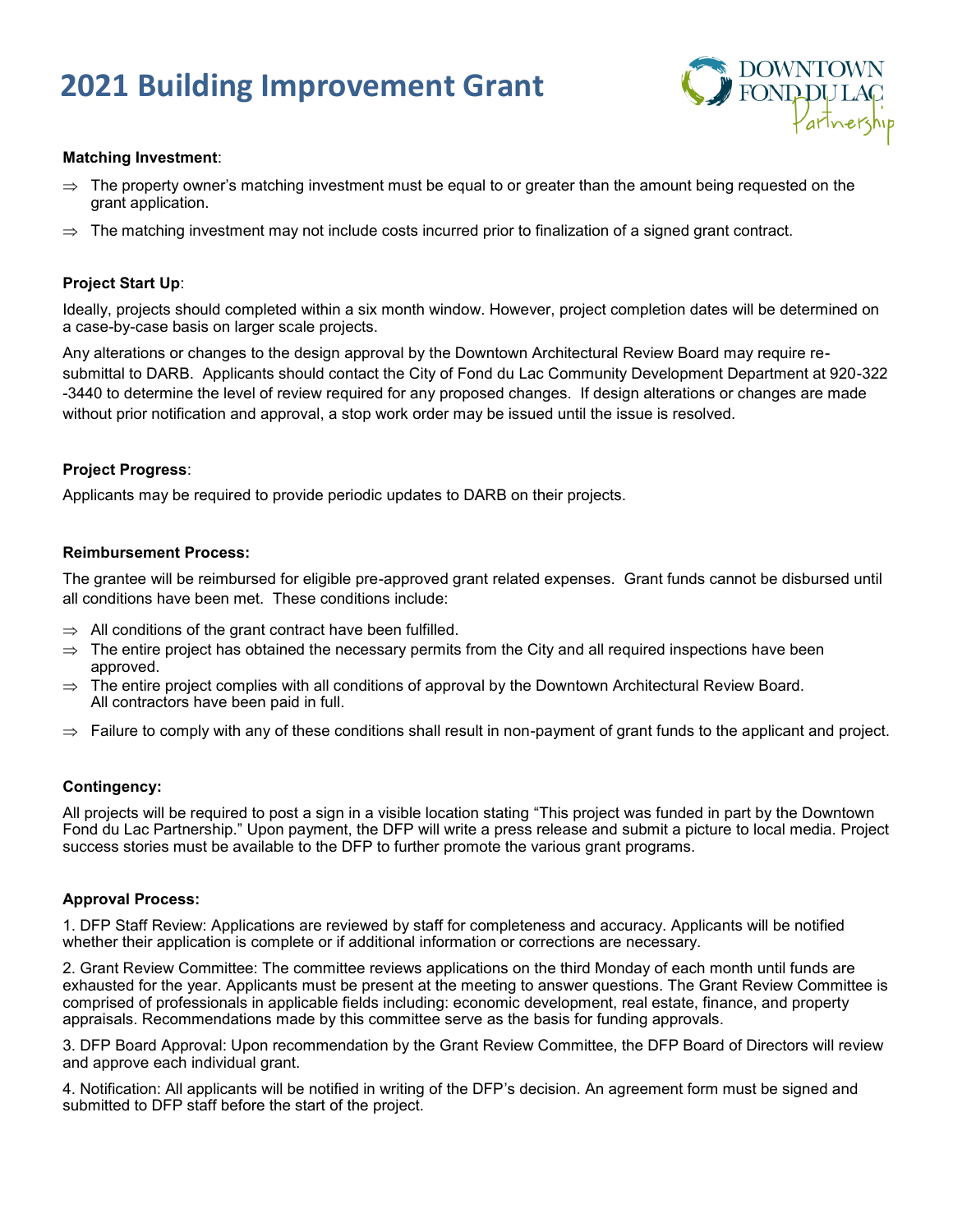

### **White Area:**

#### **Downtown Business Improvement District**

Properties within this area are eligible for the Building Improvement Grant.